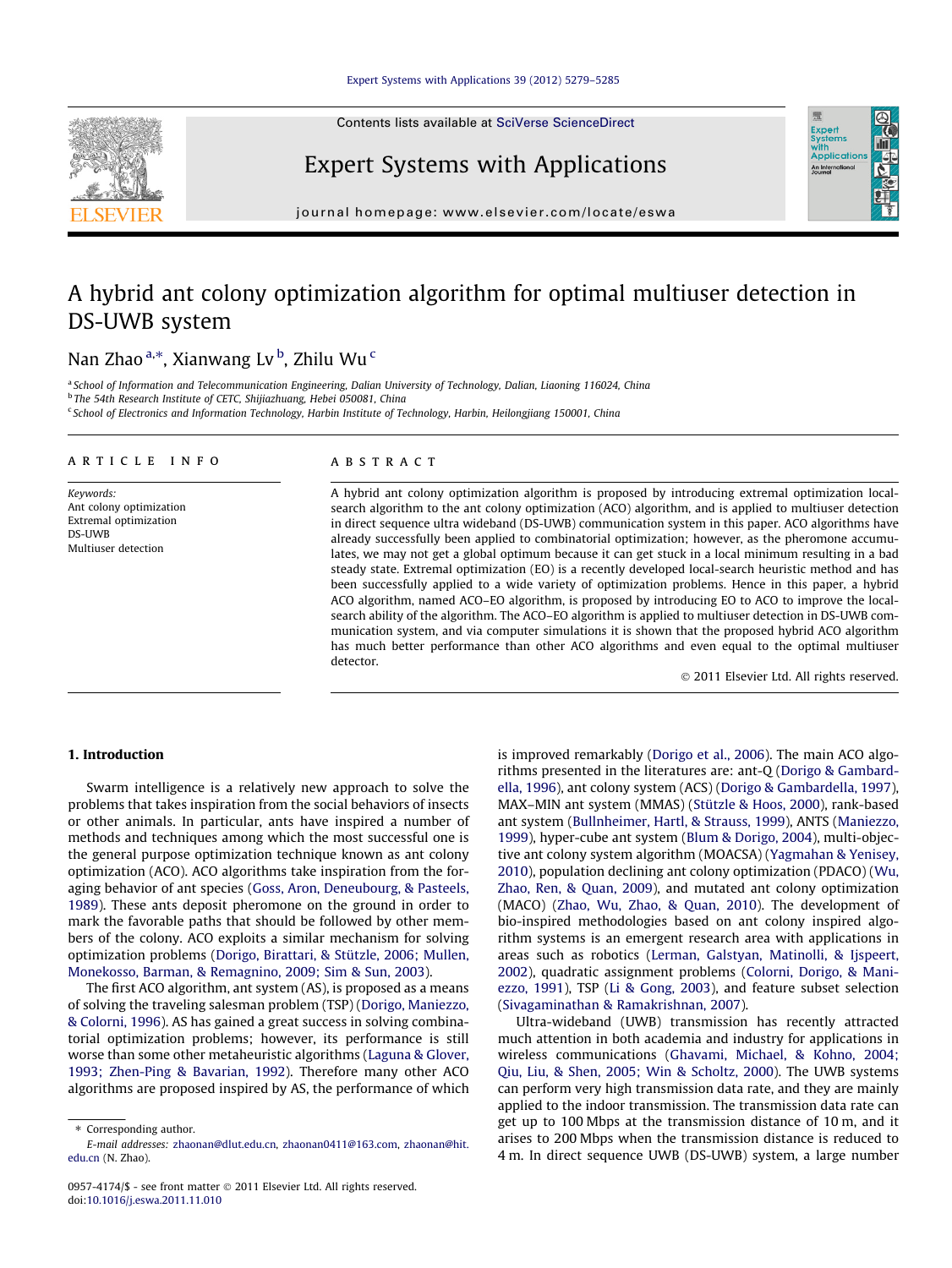of users can communicate simultaneously on the same frequency band; however, it also creates multiple access interference (MAI). The MAI makes the conventional detector (CD), which can demodulate only one spread-spectrum signal without considering other signals, unreliable and insensitive to near-far effect in a multiuser environment. For this reason multiuser detection, which can overcome this problem, is a hot topic now for DS-UWB systems [\(Kaligi](#page--1-0)[needi & Bhargava, 2008](#page--1-0)). We can use the optimal multiuser detector based on the maximum likelihood (ML) rule proposed by [Verdu \(1986\)](#page--1-0) for code division multiple access (CDMA) systems. In the DS-UWB systems, the optimal multiuser detection (OMD) based on ML rule was proposed by [Yoon and Kohno \(2002\).](#page--1-0) OMD is shown to be near-far resistant and has the optimal performance, however, the exponential complexity in the number of users makes it impractical to use in current DS-UWB system. Therefore, research efforts have been concentrated on the development of suboptimal detectors, which exhibit good near-far effect resistant properties, have low computational complexity and achieve relatively high performance ([Cheng, Wen, Hsu, & Huang, 2009; Lin &](#page--1-0) [Wang, 2008\)](#page--1-0). ACO algorithms can also be used in multiuser detection in CDMA system as a kind of suboptimal detectors, in which the length of the tour in TSP is related to the objective function of the OMD [\(Hijazi & Natarajan B., 2004; Zhao, Wu, Zhao, & Quan,](#page--1-0) [in press\)](#page--1-0). However, ACO algorithms have never been applied to the multiuser detection in DS-UWB system.

Recently, a general-purpose local-search heuristic algorithm, extremal optimization (EO) has been proposed ([Boettcher & Per](#page--1-0)[cus, 1999; Boettcher & Percus, 2000\)](#page--1-0). EO is based on the Bak–Sneppen (BS) model [\(Bak & Sneppen, 1993](#page--1-0)), which shows the emergence of self-organized criticality (SOC) ([Bak, Tang, & Wiesen](#page--1-0)[feld, 1987](#page--1-0)) in ecosystems. The evolution in this model is driven by a process where the weakest species in the population, together with its nearest neighbors, is always forced to mutate. Large fluctuations ensue, which enable the search to effectively scaling barriers to explore local optima in distant neighborhoods of the configuration space.

To avoid premature convergence of ACO algorithm, a novel hybrid ACO algorithm, named ACO–EO is proposed by introducing EO to ACO to improve the local-search ability of ACO algorithm in this paper. In the algorithm, ACO ensures that the search converges faster, while EO makes the search to jump out of local optima due to its strong local-search ability. In this paper, ACO–EO multiuser detector is proposed by applying ACO–EO algorithm to multiuser detection. Via simulations, it is shown that the ACO– EO multiuser detector has a much better performance in reducing the near-far effect than the ACO multiuser detector, PDACO multiuser detector, and MACO multiuser detector, as well as a superior performance in bit-error rate (BER). The performance of ACO–EO multiuser detector is even equal to OMD.

The remainder of this paper is organized in four sections. In Section 2, some preliminaries about ACO are reviewed. In Section [3,](#page--1-0) EO algorithm is introduced and the hybrid ACO–EO algorithm is proposed. In Section [4](#page--1-0), the background of multiuser detection in DS-UWB is reviewed, and ACO–EO multiuser detector for DS-UWB is proposed. In Section [5,](#page--1-0) the performance of the ACO–EO multiuser detector is compared with the ACO multiuser detector, PDACO multiuser detector, MACO multiuser detector, and some other detectors.

### 2. Ant colony optimization algorithms

Many ACO algorithms have been proposed. Here we present the original AS, and its two most successful variants: MMAS and ACS. In order to illustrate the differences between these algorithms, we use the TSP as a concrete example.

#### 2.1. Ant system

AS is the first proposed ACO algorithm. Its main characteristic is that, after each iteration, the pheromone values are updated by all the *M* ants that have built solutions. The pheromone  $\tau_{ij}$ , associated with the edge joining cities  $i$  and  $j$ , is updated as follows:

$$
\tau_{ij} \leftarrow (1 - \rho) \cdot \tau_{ij} + \sum_{m=1}^{M} \Delta \tau_{ij}^m, \qquad (1)
$$

where  $\rho$  is the evaporation rate, M is the number of ants, and  $\Delta \tau_{ij}^m$  is the quantity of pheromone laid on edge  $(i, j)$  by ant m:

$$
\Delta \tau_{ij}^{m} = \begin{cases} Q/L_{m} & \text{if ant } m \text{ used edge } (i,j) \text{ in its tour,} \\ 0 & \text{otherwise,} \end{cases}
$$
 (2)

where Q is a constant, and  $L_m$  is the length of the tour constructed by ant m.

In the construction of a solution, ants select the following city to be visited through a stochastic mechanism. When ant  $m$  is in city  $i$ and has so far constructed the partial solution  $s<sup>p</sup>$ , the probability of going to city  $j$  is given by:

$$
p_{ij}^m = \begin{cases} \frac{[\tau_{ij}]^{\alpha}[\eta_{ij}]^{\beta}}{\sum_{c_{il} \in N(S^p)} [\tau_{il}]^{\alpha}[\eta_{il}]^{\beta}} & \text{if } c_{ij} \in N(S^p), \\ 0 & \text{otherwise}, \end{cases}
$$
(3)

where  $N(s^p)$  is the set of feasible components; that is, edges  $(i, l)$ where *l* is a city not yet visited by the ant *m*. The parameters  $\alpha$ and  $\beta$  control the relative importance of the pheromone vs. the heuristic information  $\eta_{ij}$ , which is given by:

$$
\eta_{ij} = \frac{1}{d_{ij}},\tag{4}
$$

where  $d_{ij}$  is the distance between cities *i* and *j*.

AS has gain a great success in solving TSP, however, as the scale of TSP increases the performance of AS decreases seriously compared with other metaheuristic algorithms. So, most of the research on ACO has been focused on the methods to improve AS. The most successful ones are ACS and MMAS.

### 2.2. MAX–MIN ant system

MMAS is an improvement on the original AS. Its characterizing elements are that only the best ant updates the pheromone trails and that the value of the pheromone is bounded. The pheromone update is implemented as follows:

$$
\tau_{ij} \leftarrow \left[ (1 - \rho) \cdot \tau_{ij} + \varDelta \tau_{ij}^{\text{best}} \right]_{\tau_{\text{min}}}^{\tau_{\text{max}}}, \tag{5}
$$

where  $\tau_{\text{max}}$  and  $\tau_{\text{min}}$  are respectively the upper and lower bounds imposed on the pheromone; the operator  $[x]_b^a$  is defined as:

$$
[x]_b^a = \begin{cases} a & \text{if } x > a, \\ b & \text{if } x < b, \\ x & \text{otherwise,} \end{cases}
$$
 (6)

and  $\varDelta \tau_{ij}^{\text{best}}$  is:

$$
\Delta \tau_{ij}^{\text{best}} = \begin{cases} 1/L_{\text{best}} & \text{if } (i,j) \text{ belongs to the best tour,} \\ 0 & \text{otherwise,} \end{cases} \tag{7}
$$

where  $L_{best}$  is the length of the tour of the best ant. This may be either the best tour found in the current iteration (iteration-best,  $L_{ib}$ ) or the best solution found since the start of the algorithm (best-so-far,  $L_{bs}$ ) or a combination of both.